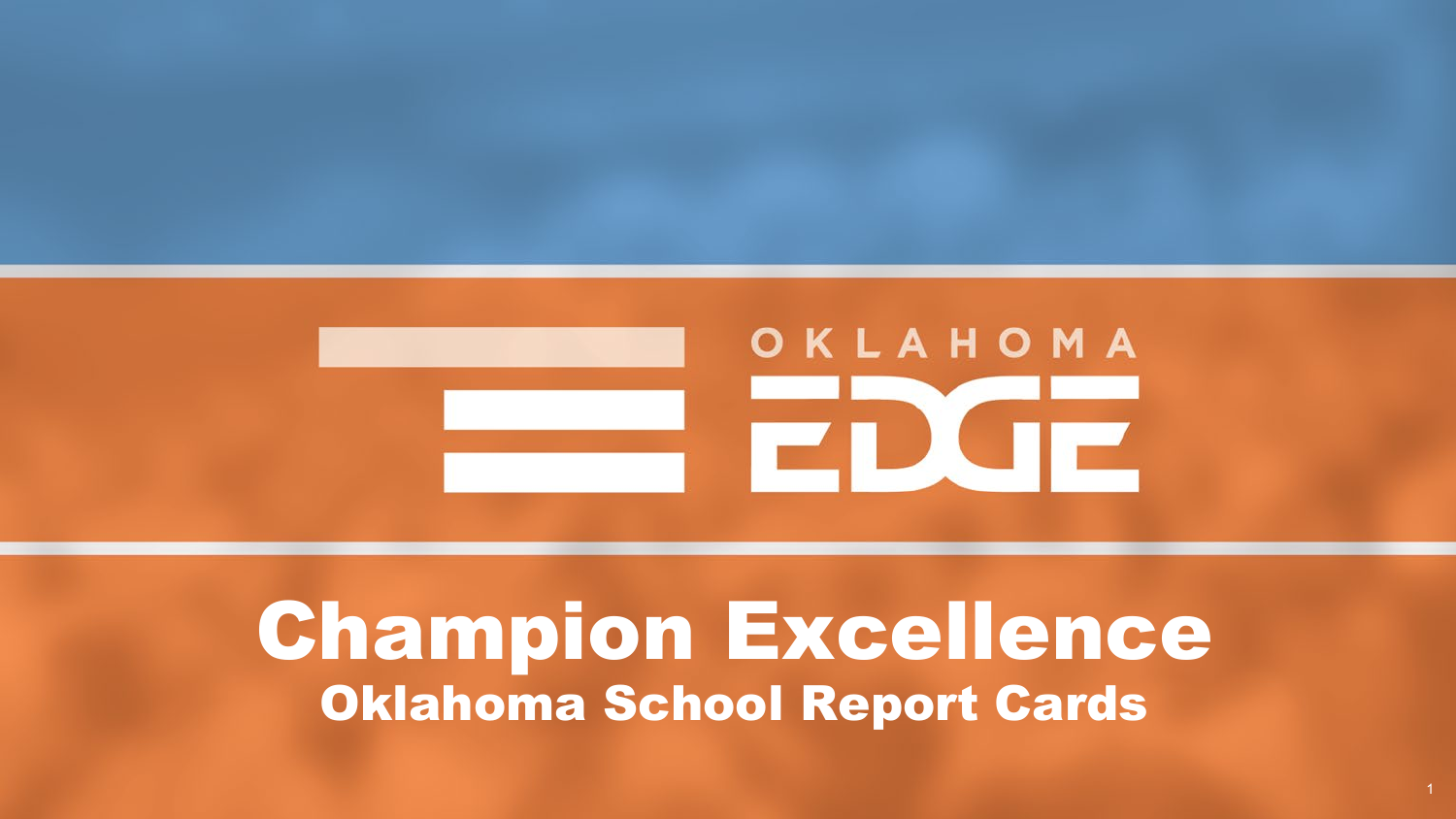### Three Big Ideas

- **Purpose and Goals of Accountability**
- **Operations and Results**
- **Desired Impact**



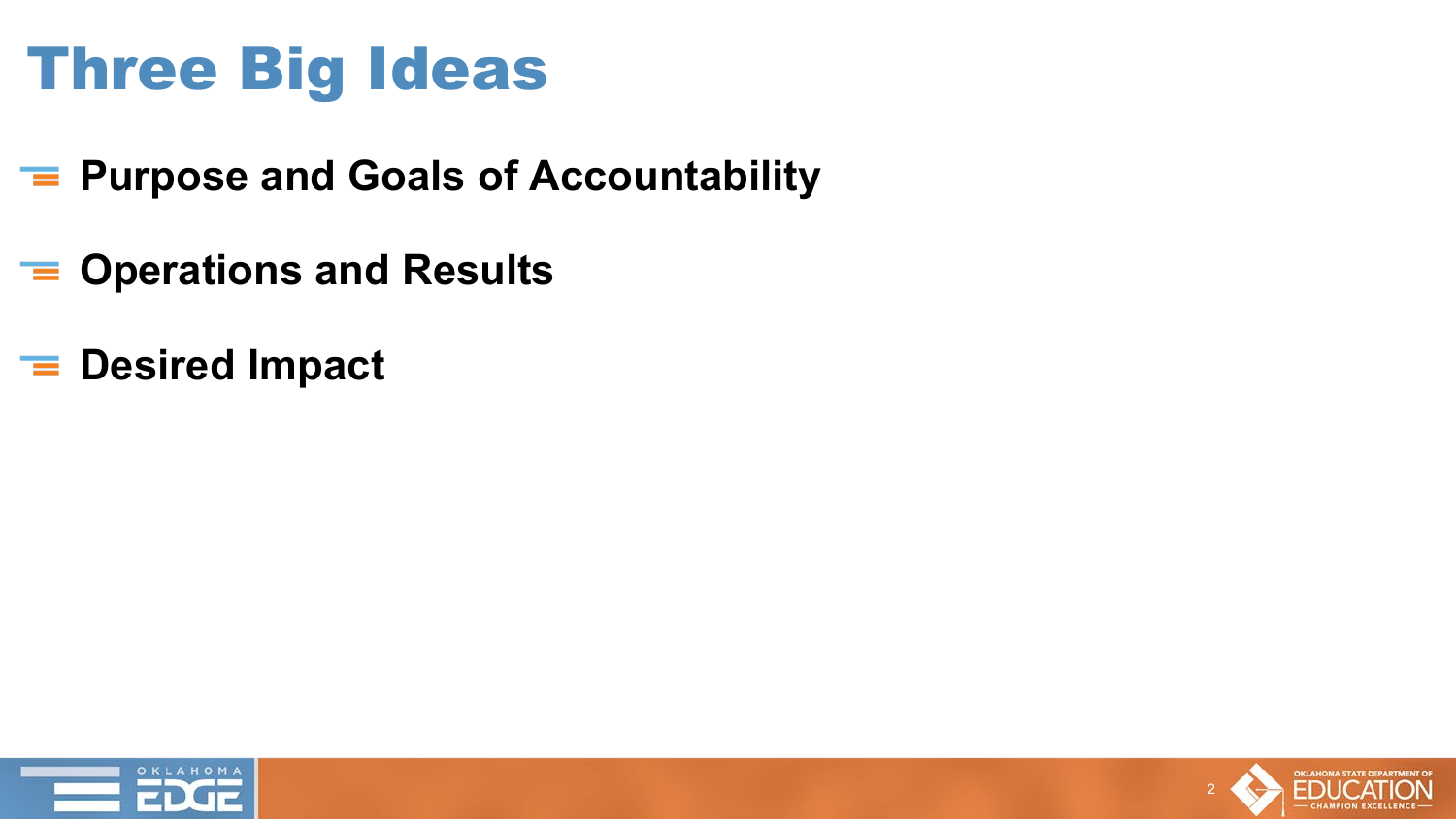# Big Idea #1: Accountability Goals

- The guiding principle of the new system is that **all students can grow and all schools can improve**.
- An accountability system should provide **accessible, meaningful and actionable information** about public schools.
- Accountability should be integrated in a **cycle of continuous improvement** for schools, identifying what is working and what may be improved.



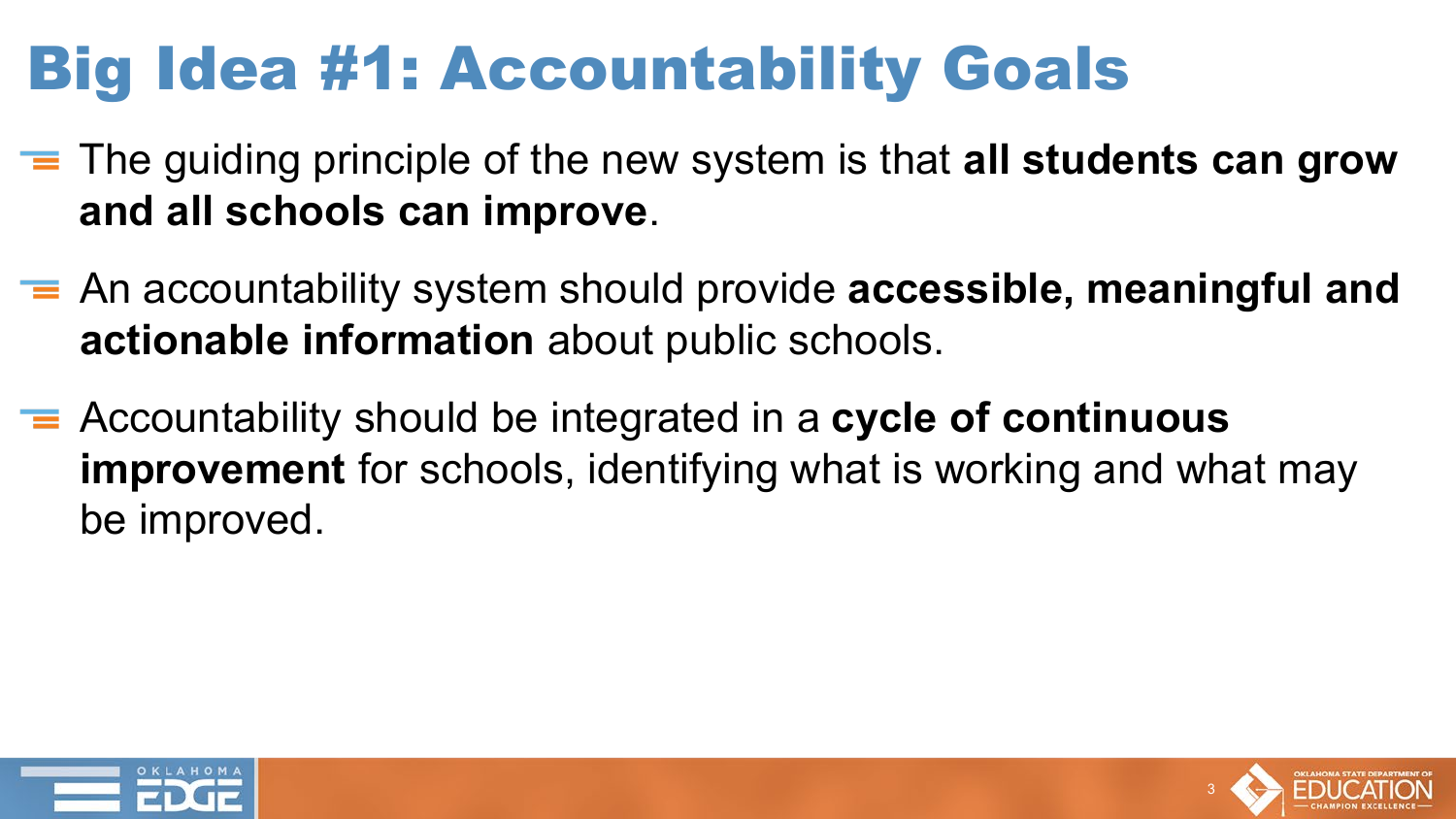## Oklahoma Accountability Goals

- **Enacting Oklahoma's Goals**
	- **Intended purpose and uses**
	- **Translating data into information**
	- **Fig. 2** Practicing what we preach



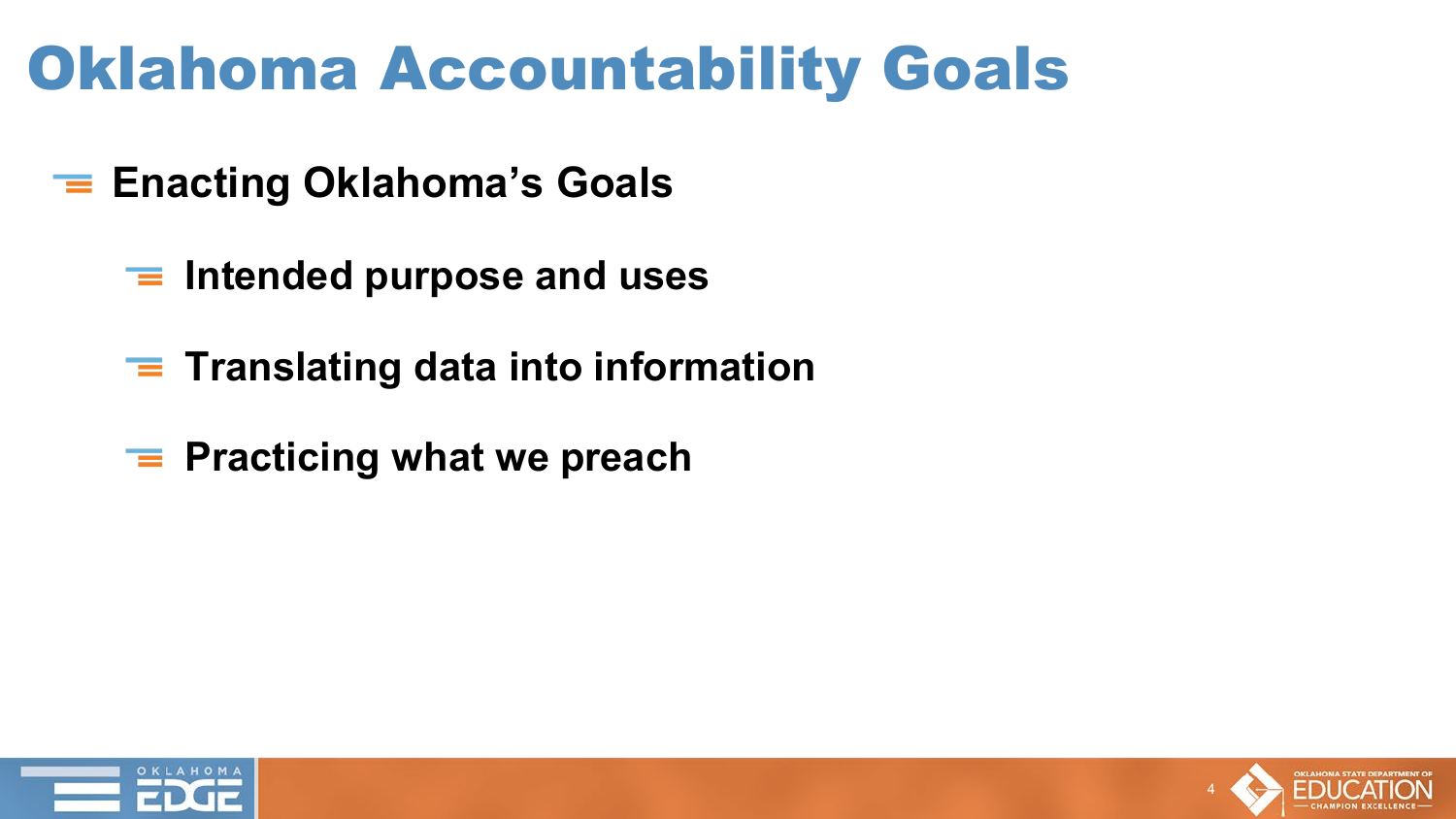# Big Idea #2: Operations and Results

- $\equiv$  High-level review of the system
- **Overall and indicator results and planned analyses**
- **Turning data to action**



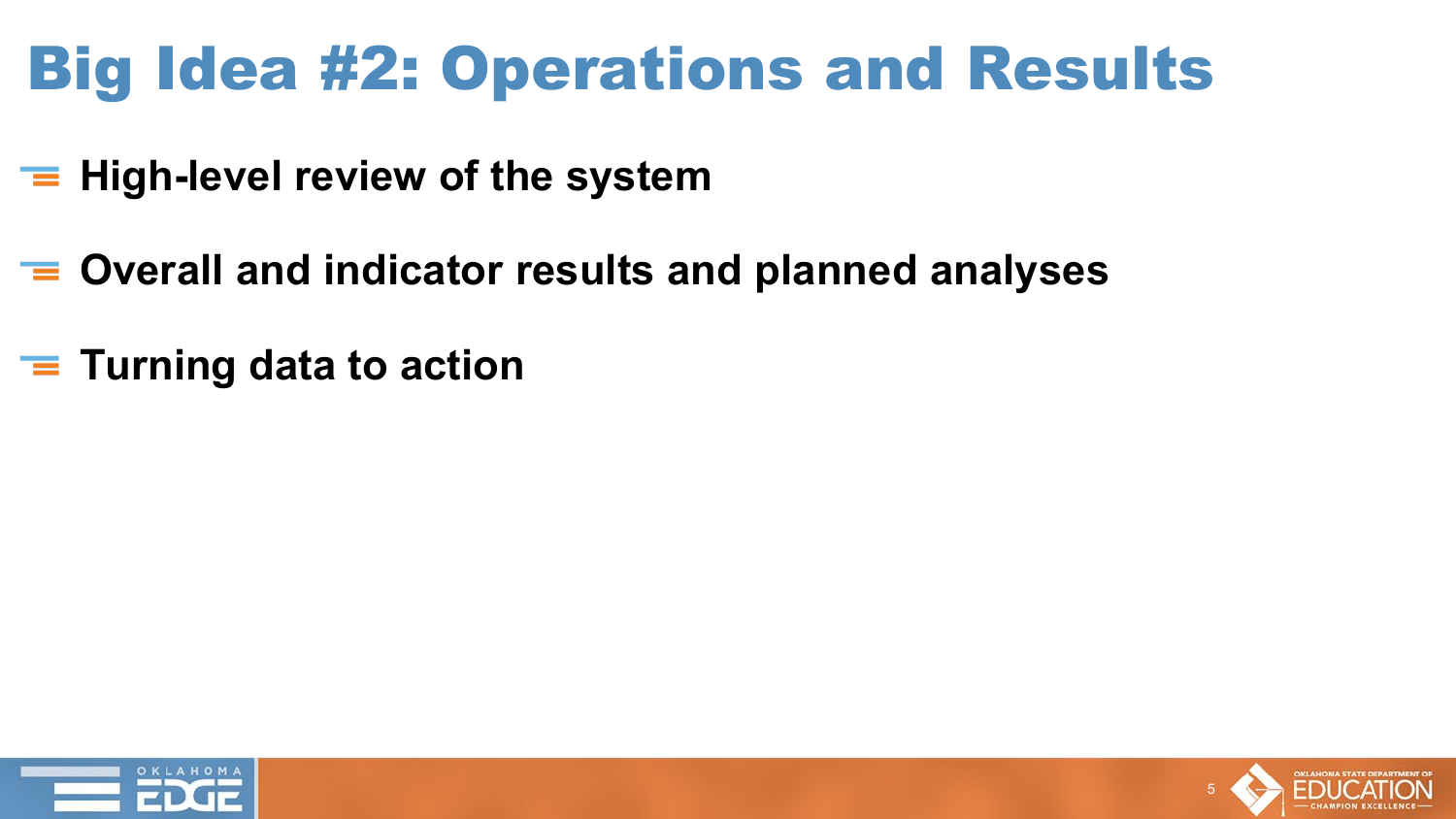# High-level Review of the System

- **Assessment-related measures**
- **Postsecondary readiness**
- **Student engagement**
- **Focus on English learners**



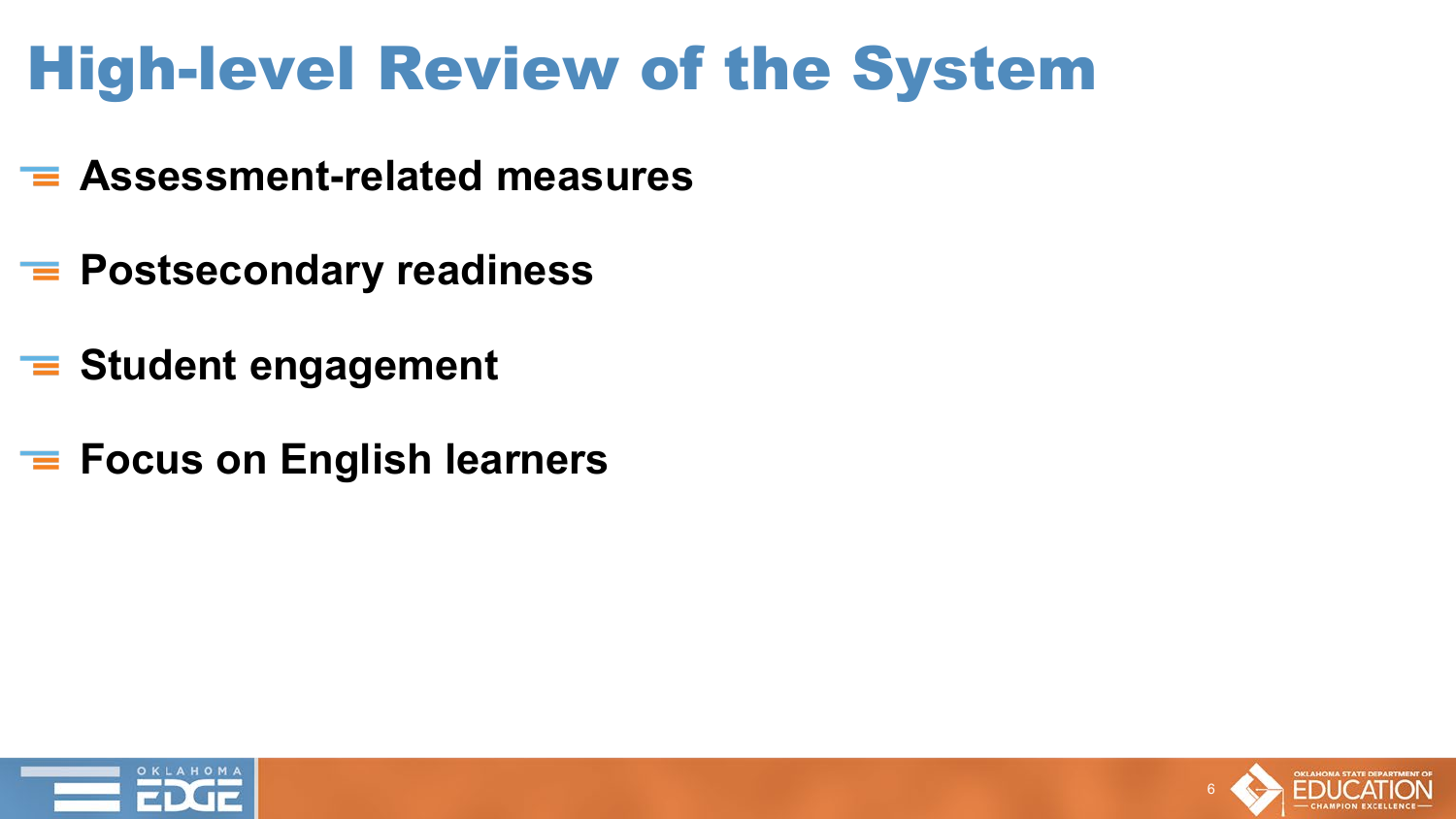### Assessment-Related Measures

#### **Academic Achievement**

- Recognizes **school-level** improvement
- $\equiv$  Points are earned under two categories:
	- **Performance (majority of points)**
	- Proficiency

#### **Academic Growth**

Reflects **individual student progress** between consecutive years in English language arts (ELA) and mathematics.



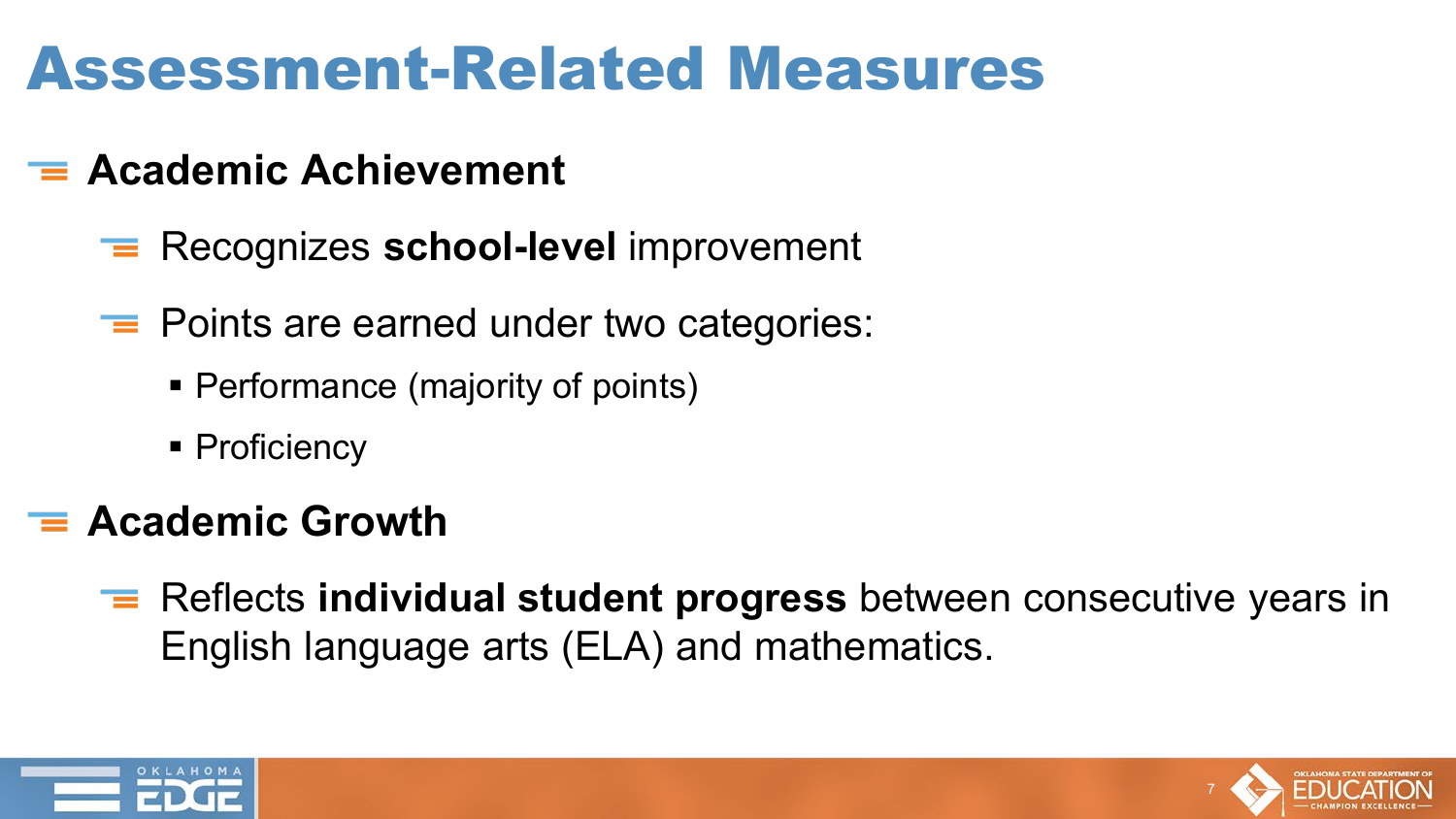# Postsecondary Readiness

#### **Postsecondary Opportunities**

This indicator represents the **percentage of students in grades 11 and 12 who successfully participated** in at least one approved opportunity aligned with college- and career-readiness.

#### **Graduation**

- $\equiv$  The Graduation indicator reflects a high school's four-year graduation rate from the 2018 cohort, the five-year graduation rate from the 2017 cohort, and any six-year graduates from the 2016 cohort.
- $\equiv$  The use of extended Adjusted Cohort Graduation Rates in Oklahoma's accountability system **reflects Oklahoma's desire to reward schools' efforts to offer personalized paths to graduate.**



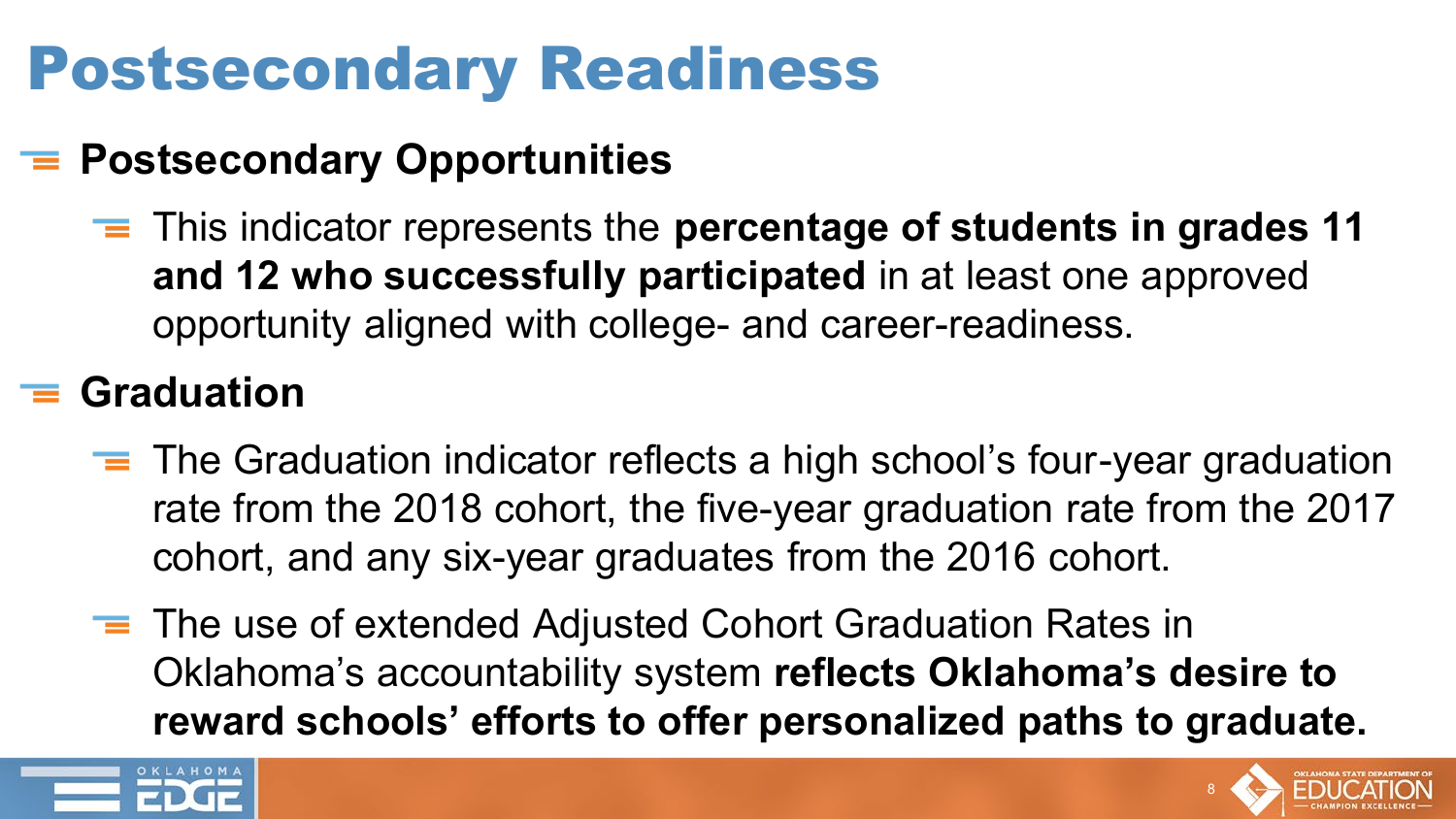# Student Engagement

#### **Chronic Absenteeism**

- A student is considered chronically absent if **he/she misses 10% or more of instructional days** for any reason (excused or unexcused).
- $\equiv$  Indicator points are earned based on the percentage of students in good attendance (i.e., *not* chronically absent).
- Schools and communities can use this **indicator to identify** students at risk of falling behind academically due to lost instructional time.



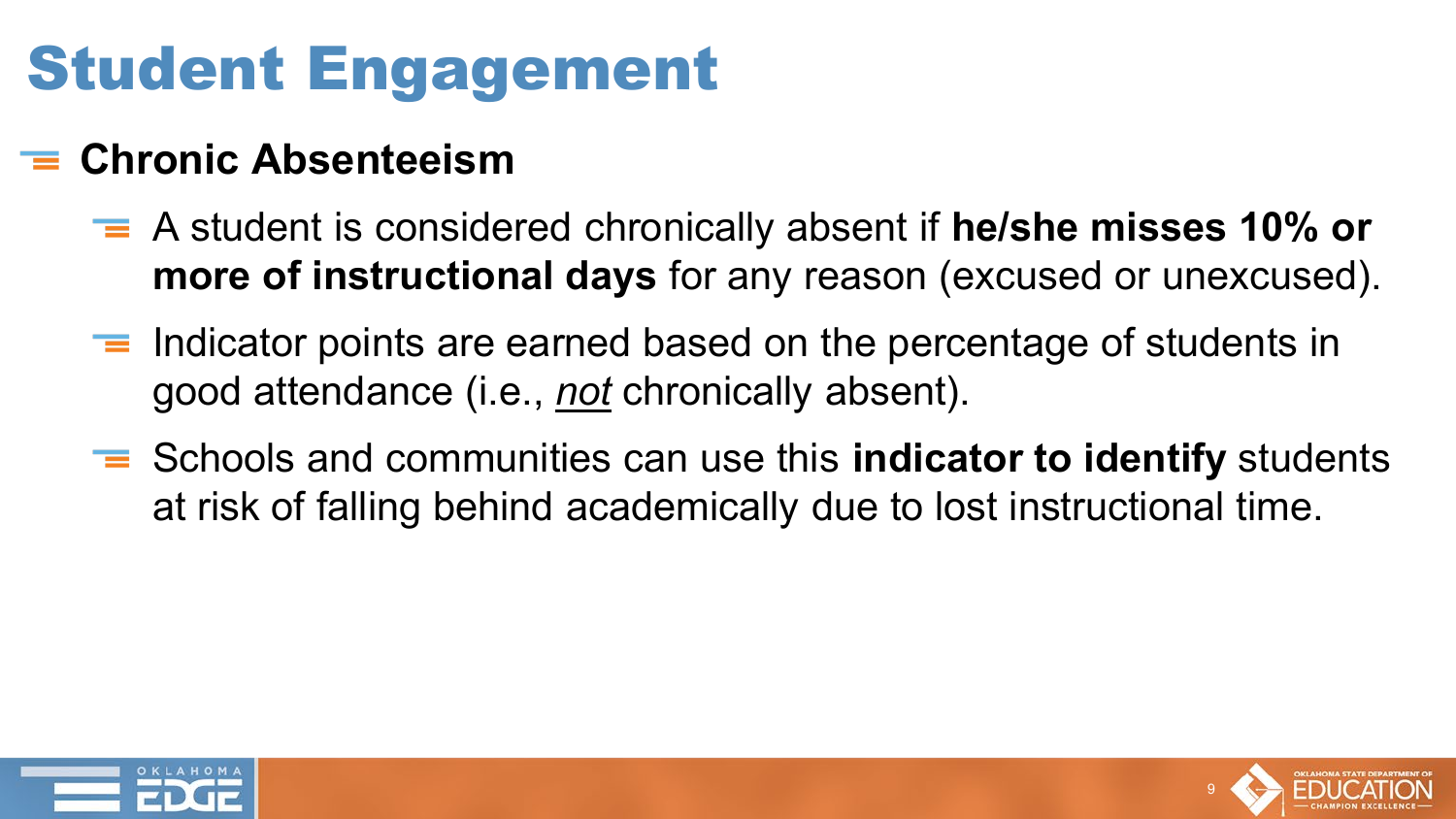### Focus on English Learners

#### **English Language Proficiency Assessment (ELPA) progress**

- This indicator reflects how English learners (ELs) are **progressing toward exiting** their language acquisition program (K-12).
- **Indicator points are based on percentage** of enrolled Full Academic Year (FAY) English learners who **have met or exceeded** their target.



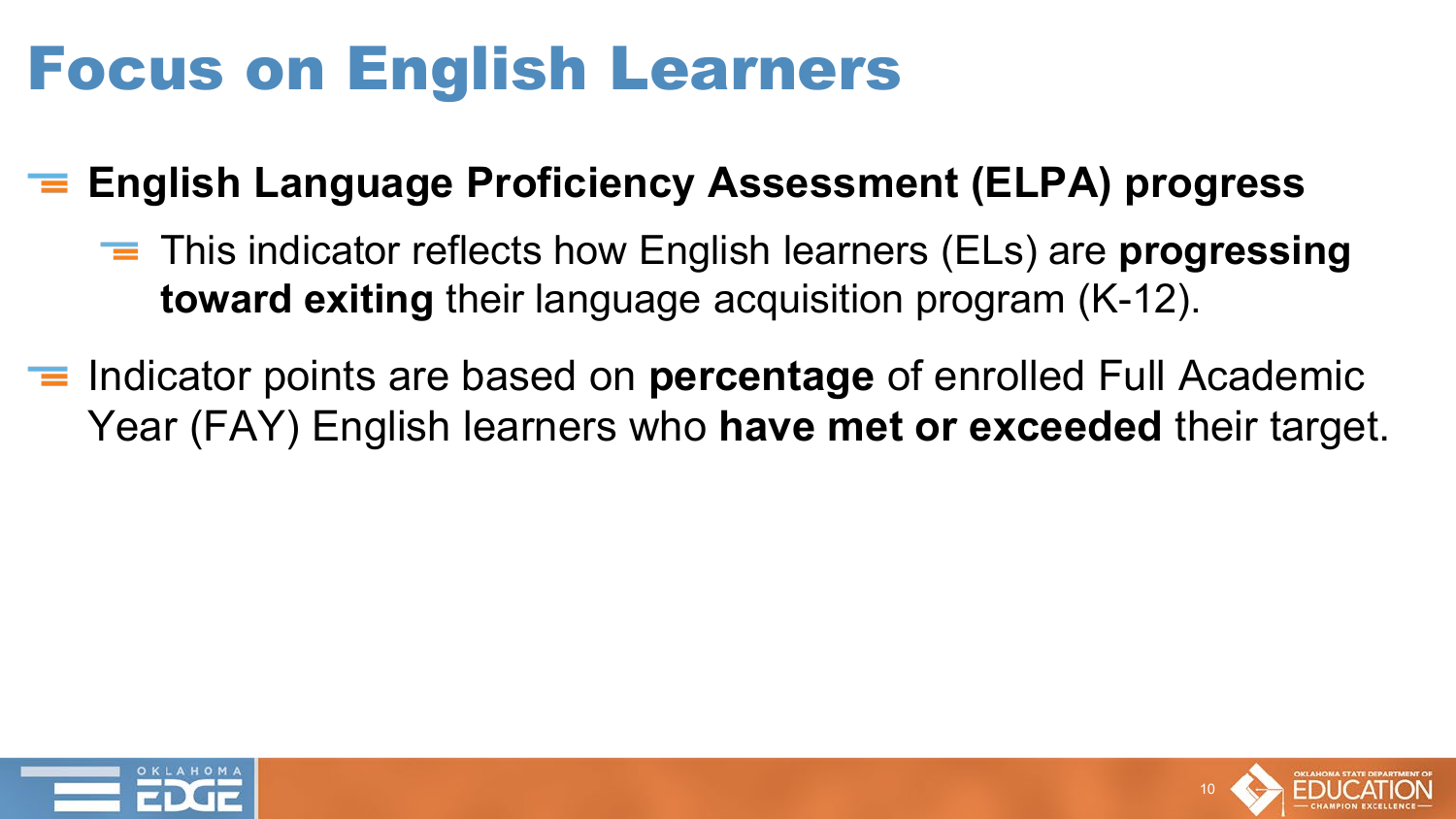



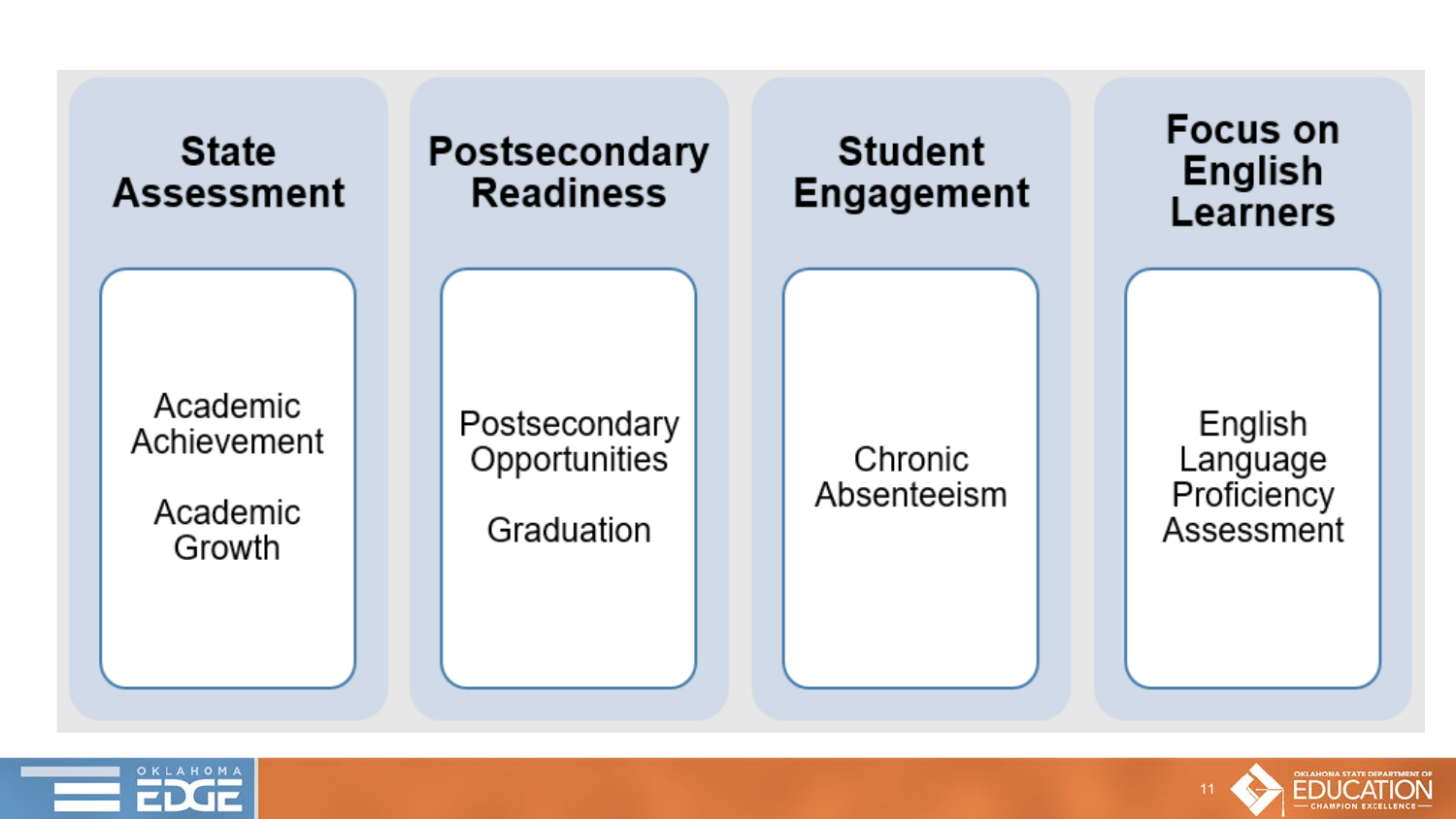### Data Validation Processes

- $\equiv$  Schools are working hard to ensure quality data
- $\equiv$  Collecting data throughout the year
- Accountability Reporting Data Verification Request
	- $\equiv$  Resolved 3,857 requests
	- $\equiv$  Attendance DVRs 635 (2018)  $\rightarrow$  9 (2019)
- **E** Calculation Verification Review
	- $\equiv$  Resolved 317 requests



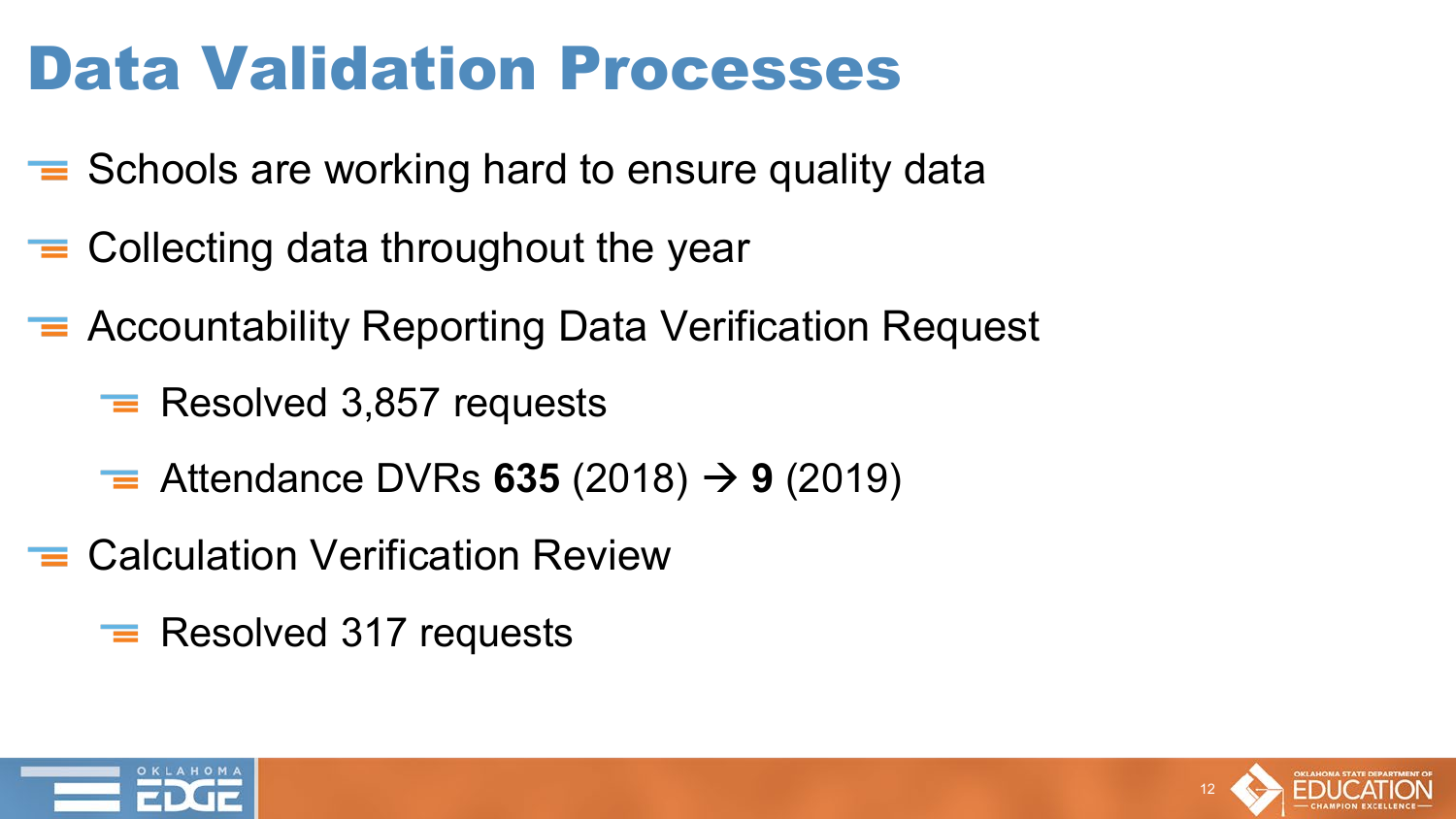### Results for Academic Achievement

- **108 Schools** (7%) **increased** at least one letter grade;
- **897 Schools** (58.4%) were **unchanged**;
- **530 Schools** (34.5%) **decreased** at least one letter grade

|             |     | <b>Academic Achievement</b><br>Letter Grades 2019* | *Schools that had a<br>reported Academic |
|-------------|-----|----------------------------------------------------|------------------------------------------|
| A           | 42  | 2.7%                                               | <b>Achievement letter</b>                |
| B           | 246 | 16.0%                                              | grade in 2018 and                        |
| $\mathbf C$ | 545 | 35.5%                                              | 2019.                                    |
| D           | 592 | 38.6%                                              | $[n = 1,535$ schools]                    |
|             | 110 | 7.2%                                               |                                          |



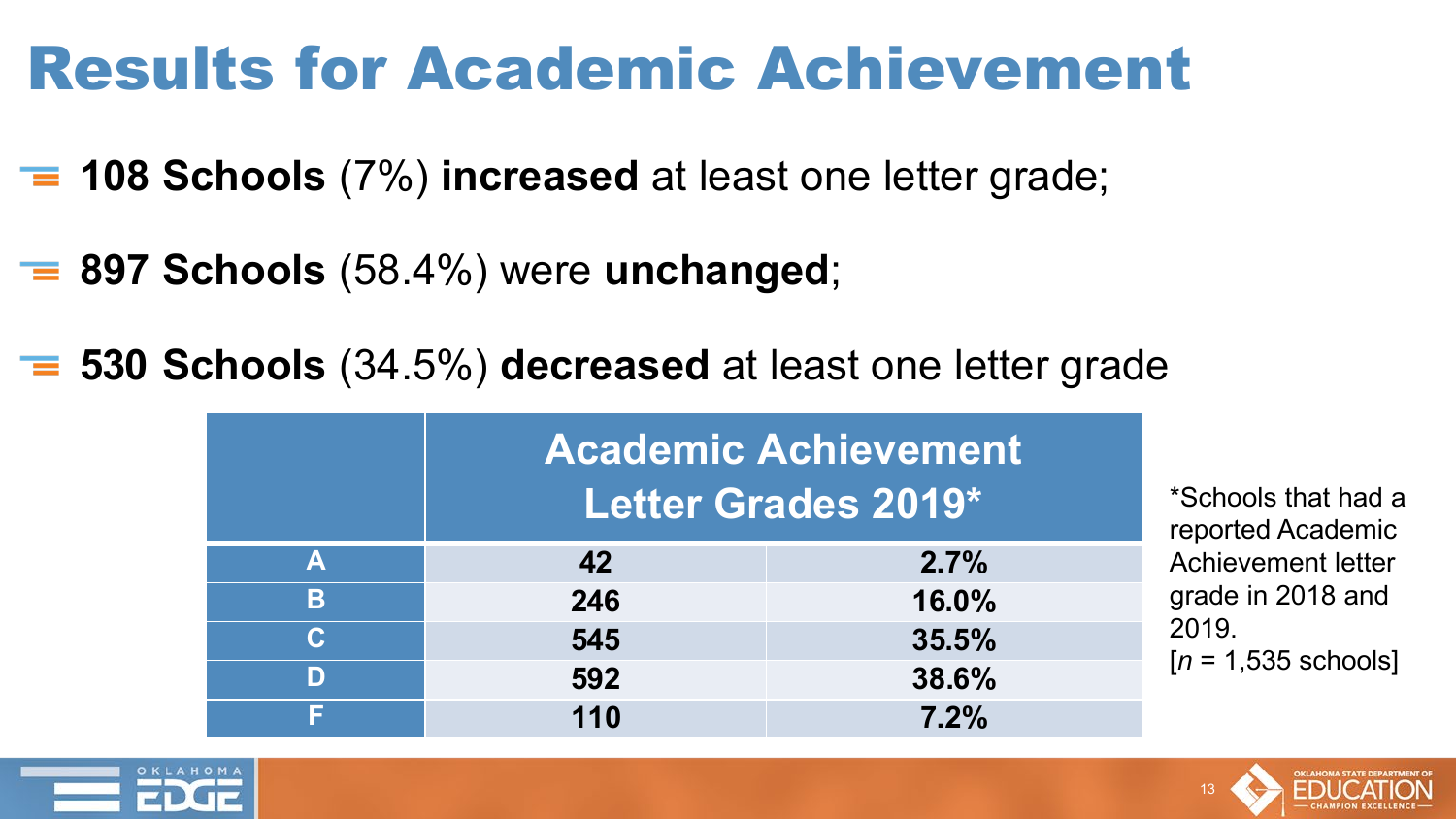### Results for Academic Growth

**352 Schools** (32.5%) **increased** at least one letter grade;

- **446 Schools** (41.2%) were **unchanged**;
- **285 Schools** (26.3%) **decreased** at least one letter grade

|             | <b>Academic Growth</b><br>*Schools that had a<br>Letter Grades 2019*<br>reported Academic |       |                       |
|-------------|-------------------------------------------------------------------------------------------|-------|-----------------------|
| Α           | 60                                                                                        | 5.5%  | Growth letter grade   |
| B           | 311                                                                                       | 28.7% | in 2018 and 2019.     |
| $ {\bf C} $ | 414                                                                                       | 38.2% | $[n = 1,083$ schools] |
| D           | 246                                                                                       | 22.7% |                       |
|             | 52                                                                                        | 4.8%  |                       |

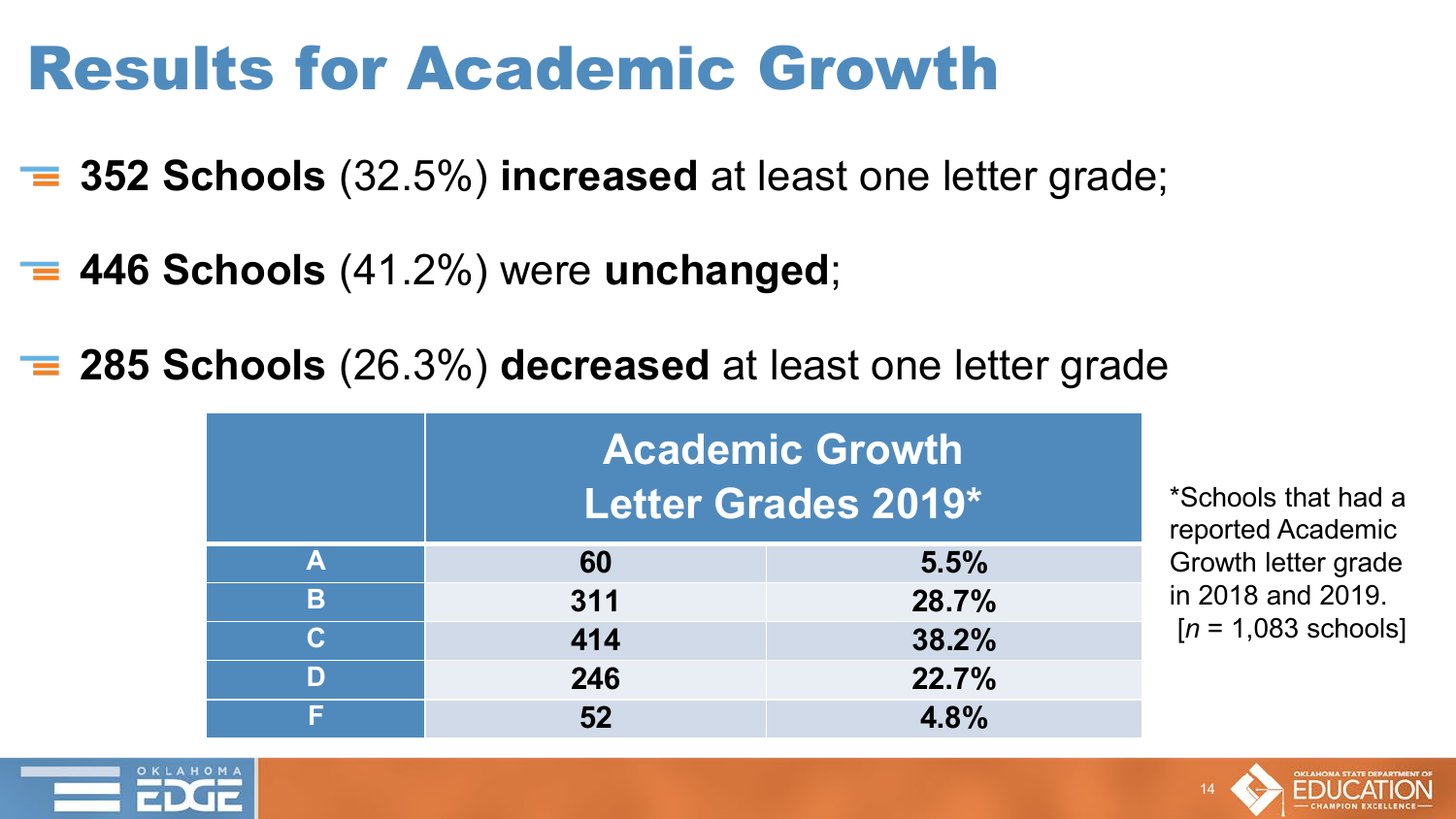### Results for Chronic Absenteeism

- **343 Schools** (21.4%) **increased** at least one letter grade;
- **806 Schools** (50.3%) were **unchanged**;
- **452 Schools** (28.2%) **decreased** at least one letter grade

|             |     | <b>Chronic Absenteeism</b><br>Letter Grades 2019* | *Schools that had a        |
|-------------|-----|---------------------------------------------------|----------------------------|
| A           | 299 | 18.7%                                             | reported Chronic           |
| B           | 480 | 30.0%                                             | Absenteeism letter         |
| $\mathbf C$ | 461 | 28.8%                                             | grade in 2018 and<br>2019. |
| D           | 203 | 12.7%                                             | $[n = 1,601$ schools])     |
|             | 158 | 9.9%                                              |                            |



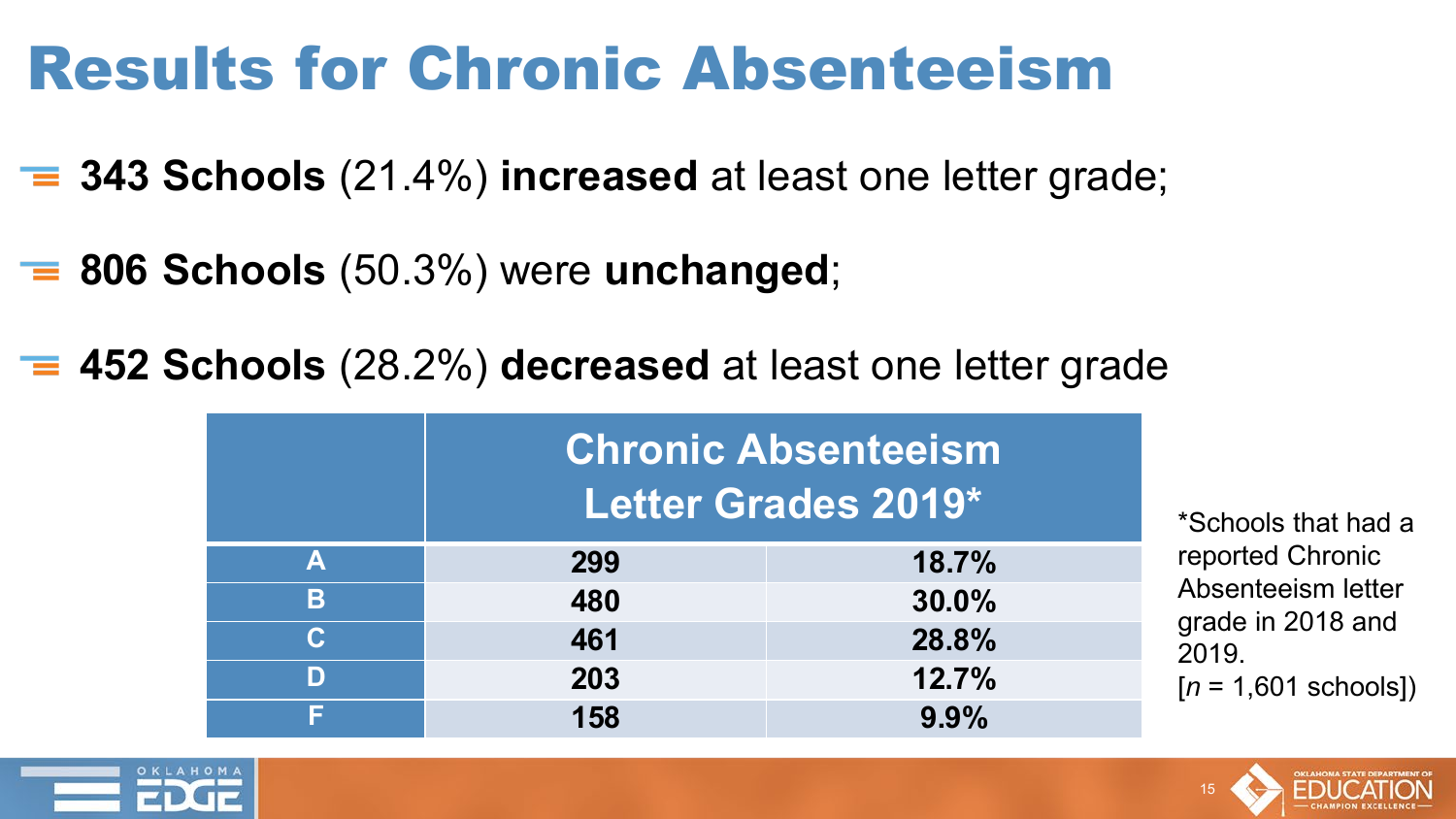### Results for ELPA

**149 Schools** (24.3%) **increased** at least one letter grade;

- **232 Schools** (37.8%) were **unchanged**;
- **232 Schools** (37.8%) **decreased** at least one letter grade

|             |     | <b>ELPA</b><br>Letter Grades 2019* |                                   |
|-------------|-----|------------------------------------|-----------------------------------|
| А           | 29  | 4.7%                               | *Schools that had                 |
| B           | 154 | 25.1%                              | a reported ELPA                   |
| $\mathbf C$ | 221 | 36.1%                              | letter grade in<br>2018 and 2019. |
| D           | 180 | 29.4%                              | $[n = 613$ schools])              |
|             | 29  | 4.7%                               |                                   |



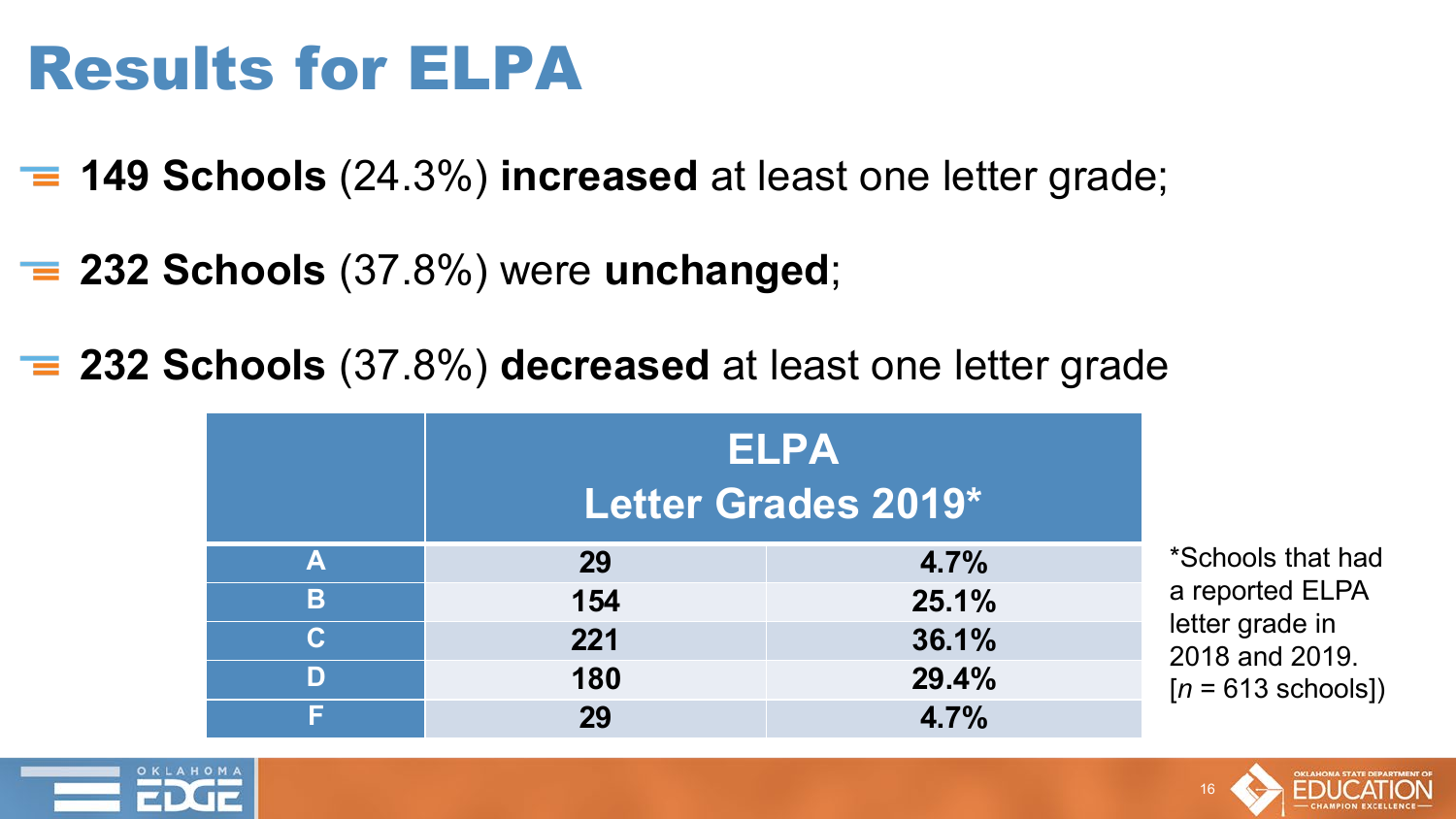# Results for Postsecondary Opportunities

- **110 Schools** (26.8%) **increased** at least one letter grade;
- **236 Schools** (57.4%) were **unchanged**;
- **65 Schools** (15.8%) **decreased** at least one letter grade

|             | <b>Postsecondary Opportunities</b><br>Letter Grades 2019* |       |
|-------------|-----------------------------------------------------------|-------|
| Α           | 28                                                        | 6.8%  |
| B           | 135                                                       | 32.8% |
| $\mathbf C$ | 156                                                       | 38.0% |
| D           | 85                                                        | 20.7% |
| Ξ           |                                                           | 1.7%  |

\*High schools that had a reported **Postsecondary** Opportunities letter grade in 2018 and 2019. [*n* = 411 schools]



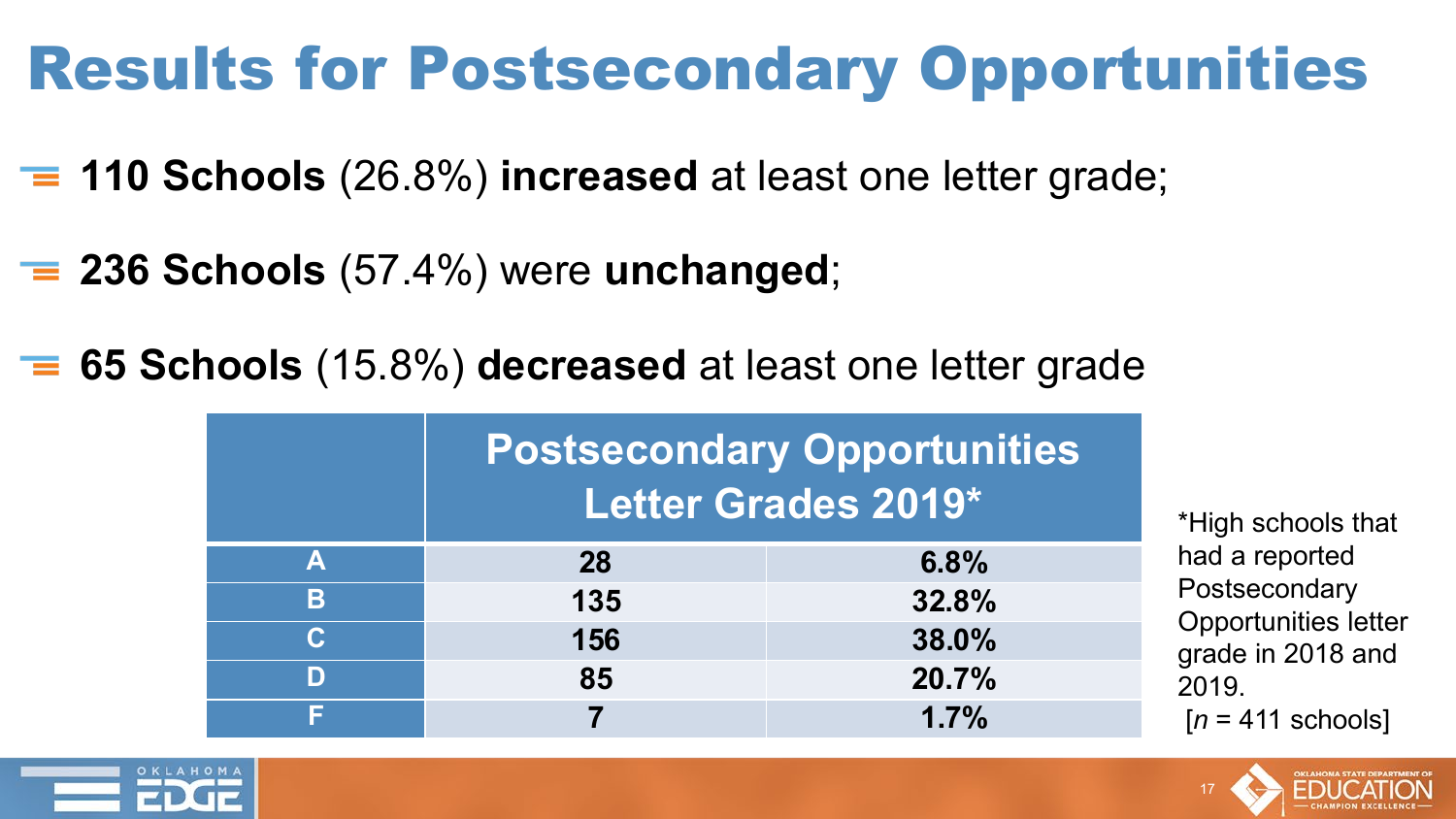## Results for Graduation

- The 2019 Graduation indicator reflects a high school's **four-, five-,** and any **six-year** Adjusted Cohort Graduation Rate (ACGR).
	- $\equiv$  2018 four-year ACGR = 83.6%
	- $\equiv$  2017 four-year ACGR = 82.9%
	- $\equiv$  2016 four-year ACGR = 81.6%

|   |     | <b>Graduation</b><br>Letter Grades 2019* |
|---|-----|------------------------------------------|
| А | 32  | 7.8%                                     |
| B | 105 | 25.5%                                    |
| C | 122 | 29.7%                                    |
| D | 79  | 19.2%                                    |
| Ξ | 73  | 17.8%                                    |

\*The Graduation indicator for 2019 cannot be compared to 2018.



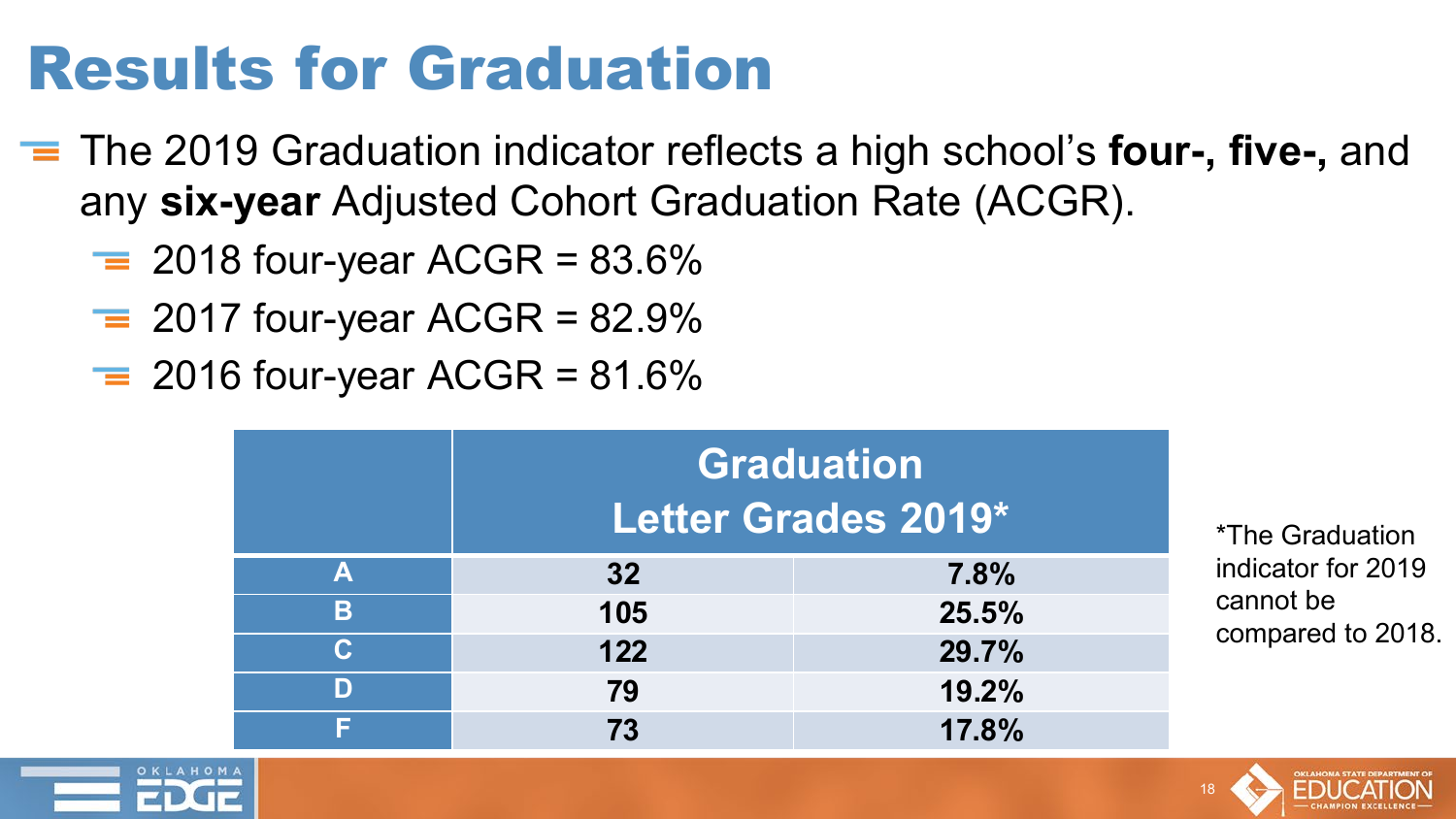### Overall Letter Grades for All Schools

- **234 Schools** (15.7%) **increased** at least one letter grade;
- **767 Schools** (51.3%) were **unchanged**;
- **493 Schools** (33.0%) **decreased** at least one letter grade

| <b>Overall Report Card</b><br>Letter Grades 2019* |     |       |  |
|---------------------------------------------------|-----|-------|--|
| A                                                 | 54  | 3.6%  |  |
| B.                                                | 292 | 19.5% |  |
| $\mathbf C$                                       | 579 | 38.8% |  |
| D                                                 | 458 | 30.7% |  |
|                                                   | 111 | 7.4%  |  |





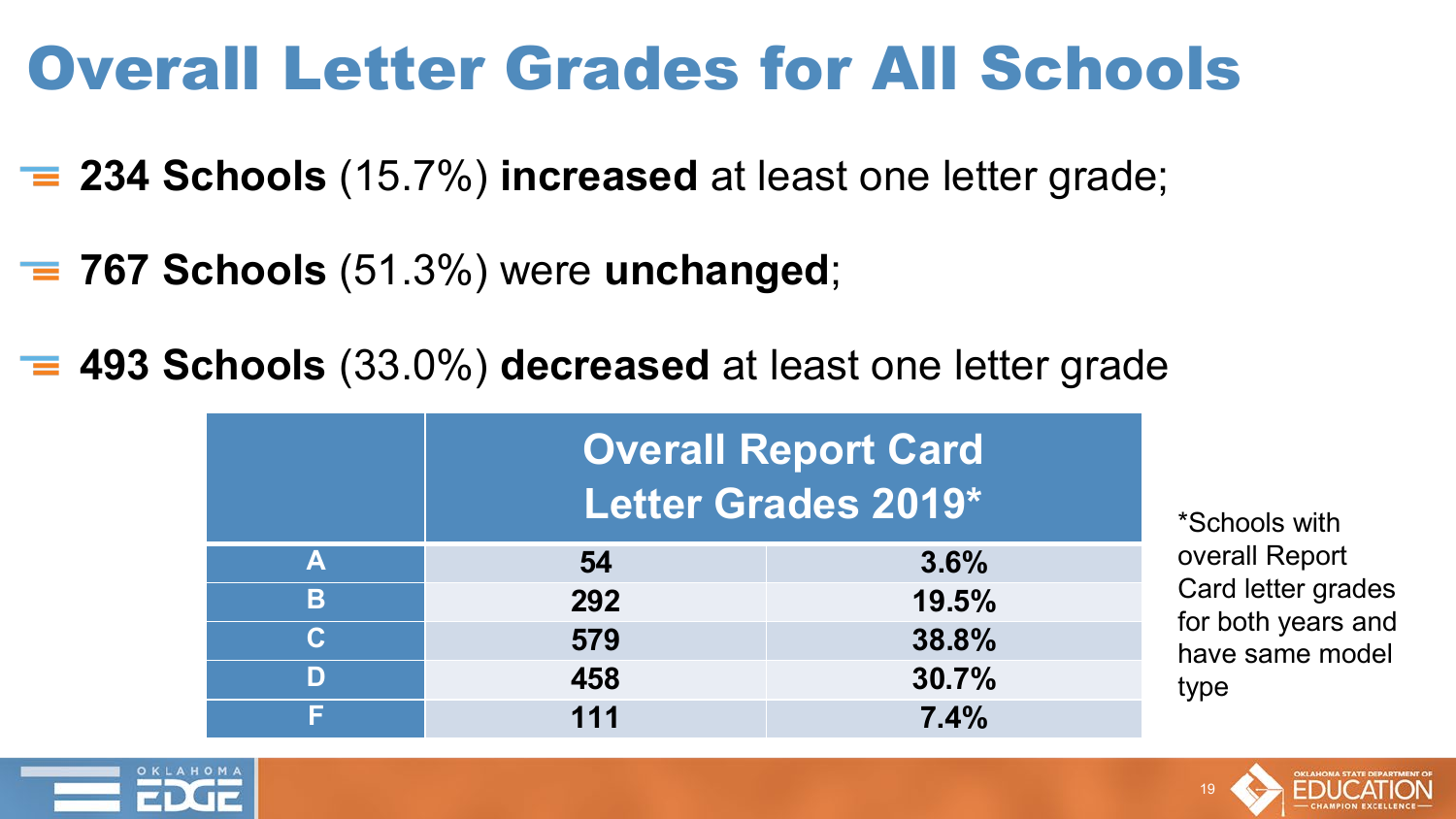



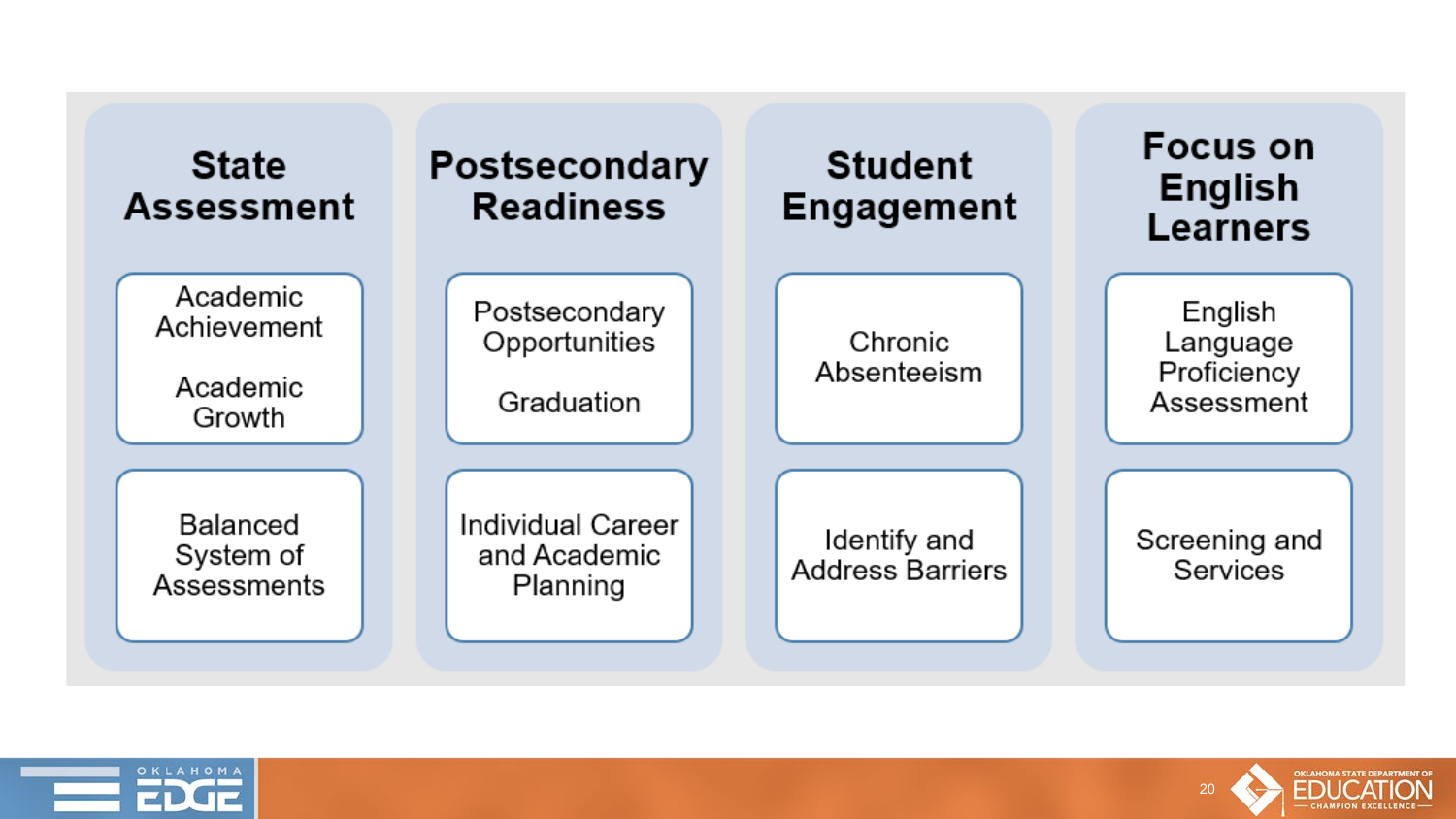# Big Idea #3: Desired Impact

#### **Increasing transparency and accessibility**

- $\equiv$  Data visualizations and resources
- **E** Building district capacity to:
	- Develop **data literacy**;
	- Engage in **self-evaluation**;
	- Conduct **high quality needs assessments**
- **State's role to support capacity building**
	- $\equiv$  Facilitating opportunities for professional development and collaboration



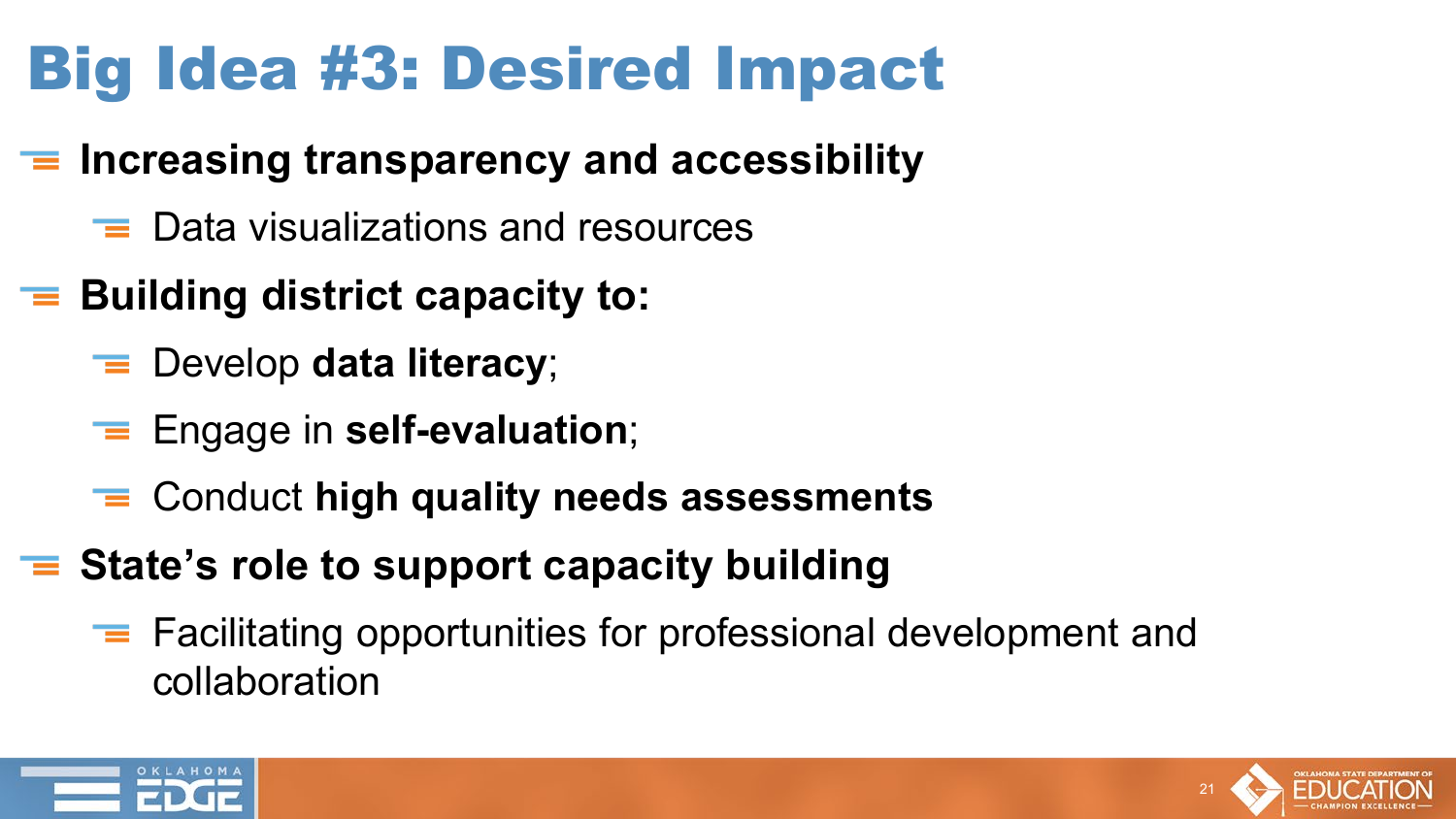# Next Steps

#### **Federally Required Contextual Data-** Includes all students

#### **Academic Measures**

- **E** Assessment Performance and Participation
- $\equiv$  Student Progress
- **English Language Proficiency Assessment**

#### $\equiv$  School Climate

- $\equiv$  Per-pupil Expenditures
- Discipline and Attendance
- $\equiv$  Graduation
- $\equiv$  Teacher Qualifications